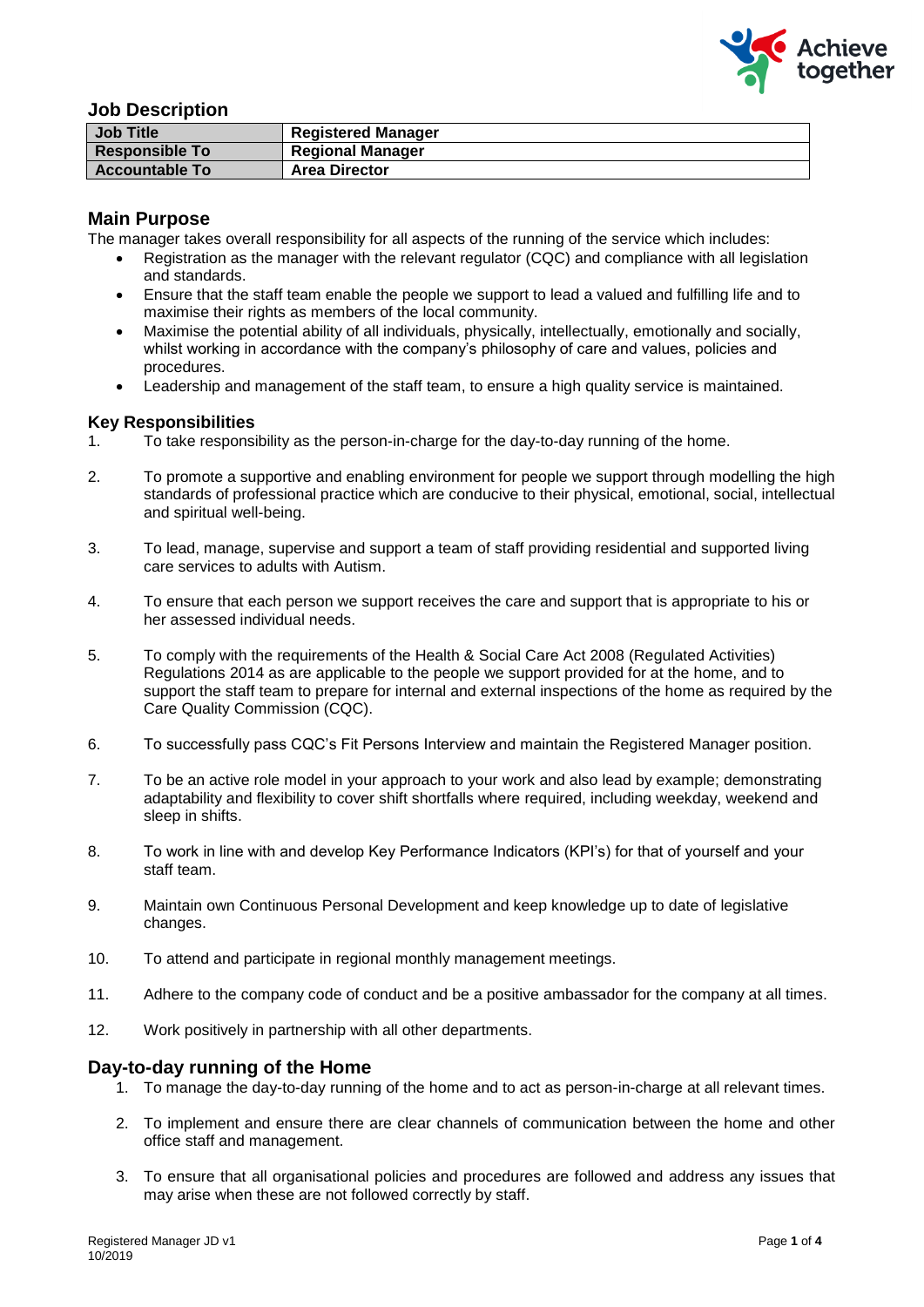

- 4. To liaise with relevant Services Support team and office staff to work in partnership to facilitate and complete relevant assessment and transition tasks.
- 5. To participate in the decision about whether or not the home is able to meet the assessed needs of any prospective individual.
- 6. To be responsible for the practical application of the Equal Opportunities & Diversity policy in all aspects of your work.
- 7. To be active in ensuring anti-discriminatory practice is promoted and modelled in all aspects of your work with both the staff team and the people we support.
- 8. To ensure that the staff team maintain excellent standards of professional practice according to policies, philosophy and guidance.
- 9. To record and to investigate complaints, grievances and allegations of abusive practice and to take appropriate action, reporting initially and throughout to your line manager, HR and/or the Regional Managers and the Area Director.
- 10. To liaise with and co-operate with the Care Quality Commission (CQC) inspectors and inspections.
- 11. To liaise with and to work in partnership, as appropriate, with commissioners of services and specialist professionals, including Local Safeguarding Boards as necessary.
- 12. To ensure that an effective "on call" system is in operation, to include taking personal responsibility when required.
- 13. To ensure spot checks and audits are completed at all levels within the home as per policies and processes and monthly manager's reports completed.
- 14. To ensure all relevant trackers/intranet based recording systems are maintained.
- 15. To ensure any complaints are responded and dealt with following the Duty of Candour policy and procedures.
- 16. To record compliments and maintain an evidence base of accomplished achievements of the service.

## **Support to Individuals**

- 1. To ensure that the emotional, spiritual, physical, medical and material needs of the people we support are recognised, assessed, reviewed and well provided for in day to day and longer term person centred care planning and outcome setting.
- 2. To ensure all documentation relating to an individual is reviewed and completed within agreed timeframes.
- 3. To support staff to ensure that the people we support make informed choices and decisions in matters which affect their lifestyle, where they have capacity to do so and to ensure that 'best interest' guidelines are followed and advocates sourced where required.
- 4. To ensure Deprivation of Liberty Safeguards are implemented and authorised in conjunction with the Mental Capacity Act 2005.
- 5. To ensure that when a person we support has an appointed court deputy for personal welfare, then evidence of this must be kept on file.
- 6. To ensure that you update and consult with the relevant person about key decisions in relation to the individuals welfare.
- 7. To assess or contribute to the person-centred assessment of need of each person we support in partnership with that individual, relevant professionals and, where appropriate, the individual's family. To assist relevant management colleagues to develop a support and risk management plan which addresses the individual's assessed needs.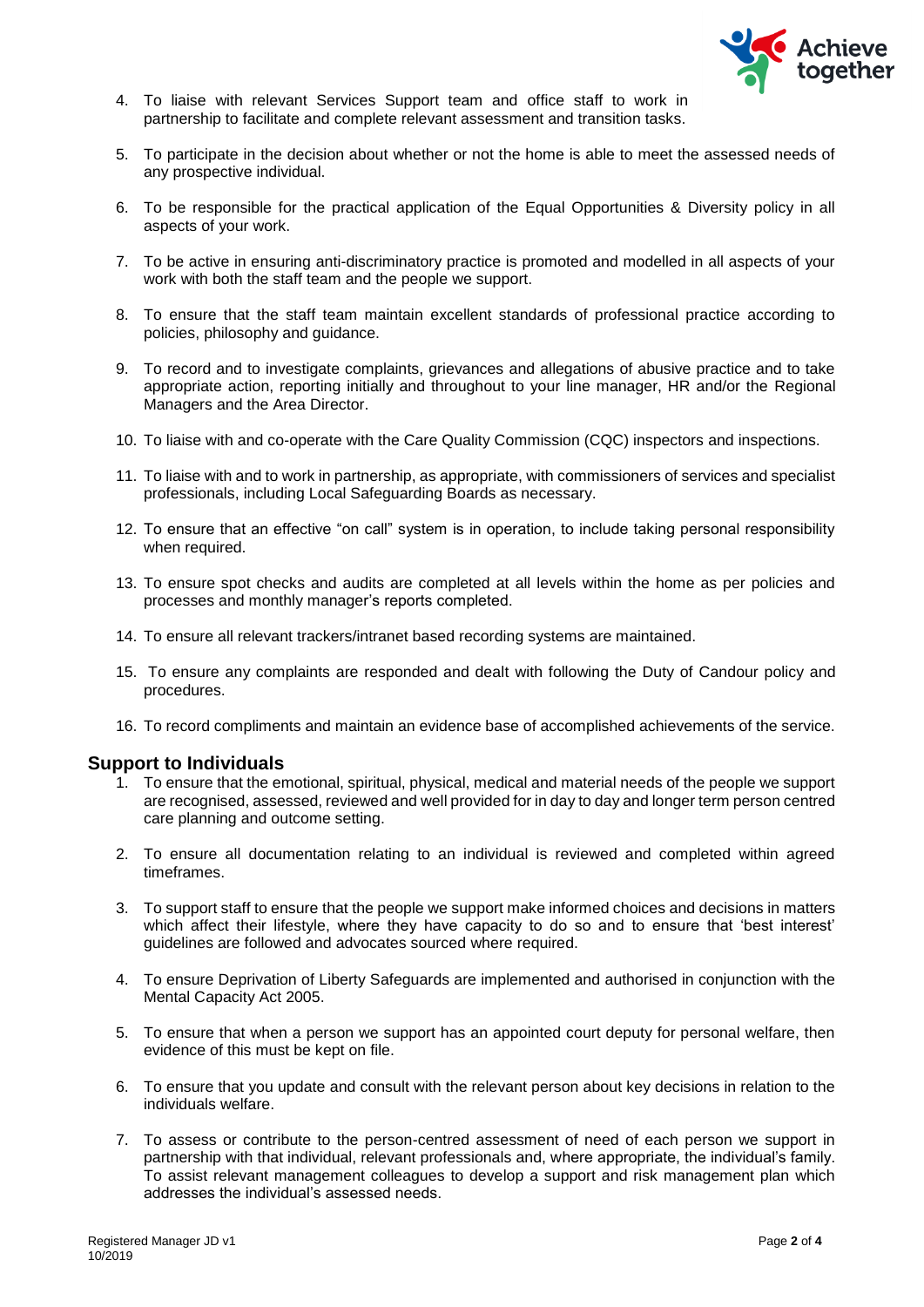

- 8. To promote enabling relationships between staff and the people we support, in order to ensure the maximum participation of those people in social activities, both within the home and in the life of the local community. This may include driving a company vehicle, when required and as appropriate, to transport the people we support to and from the home.
- 9. To ensure the effective and appropriate arrangement and follow up of health care and specialist appointments, ensuring any identified actions for support are implemented.
- 10. To ensure all meetings that are in relation to an individual are recorded and saved electronically.
- 11. To ensure the procurement of homely remedies and/or prescribed medication or treatment in response to medical assessment. This may include the ordering, storage, recording and administration of prescribed medication.
- 12. To be responsible for the efficient running of the domestic character of the home which will include (not exclusively however) the following:
- 13. To be responsible for the efficient running of the domestic duties of the home, which will include:
	- Planning menus with the people we support;
	- Ensuring dietary needs of the people we support are met;
	- Ensuring good standards of food presentation are maintained;
	- Ensuring supplies are ordered;
	- Ensuring good standards of hygiene and cleanliness are maintained.
	- Ensuring identified maintenance needs are reported and completed in a timely manner and areas made safe as soon as issues are identified.
	- Ensuring audits of the home are completed and documented and any issues identified are actioned.

# **Staff Matters**

- 1. To ensure effective recruitment, appointment and deployment of staff, in partnership with the recruitment team.
- 2. To ensure that effective induction, supervision and appraisal of staff is carried out and that ongoing learning needs are identified and met working in partnership with the Learning and Development team.
- 3. To ensure there is good communication with and between staff; to arrange relevant staff, shift leader and senior meetings with clear agendas and keep hard copy and electronic records of these meetings; whilst ensuring actions identified are completed using SMART principles.
- 4. To ensure that employment legislation (as advised by HR) is implemented and observed and take appropriate action when staff performance falls below acceptable levels.
- 5. To ensure staff rotas are efficiently planned, using the company's EasyLog system, a minimum of two weeks in advance at all times, preferably four weeks in advance.
- 6. To ensure appropriate staffing levels are in place.

## **Premises**

- 1. To advise the maintenance team of any malfunction of the heating, lighting or emergency systems and ensure the security of the premises.
- 2. To liaise, as necessary and appropriate, with the maintenance team to arrange for visits to the home for assessment and/or maintenance work to be carried out.
- 3. To ensure that the fire regulations are complied with and advise the Regional Manager and or Area Director when there may be areas of risk.
- 4. To ensure that legislation and regulations concerning environmental health, infection control, building control, planning, RIDDOR and health and safety are complied with, and to advise the Regional Manager and or Area Director, accordingly where action is required.